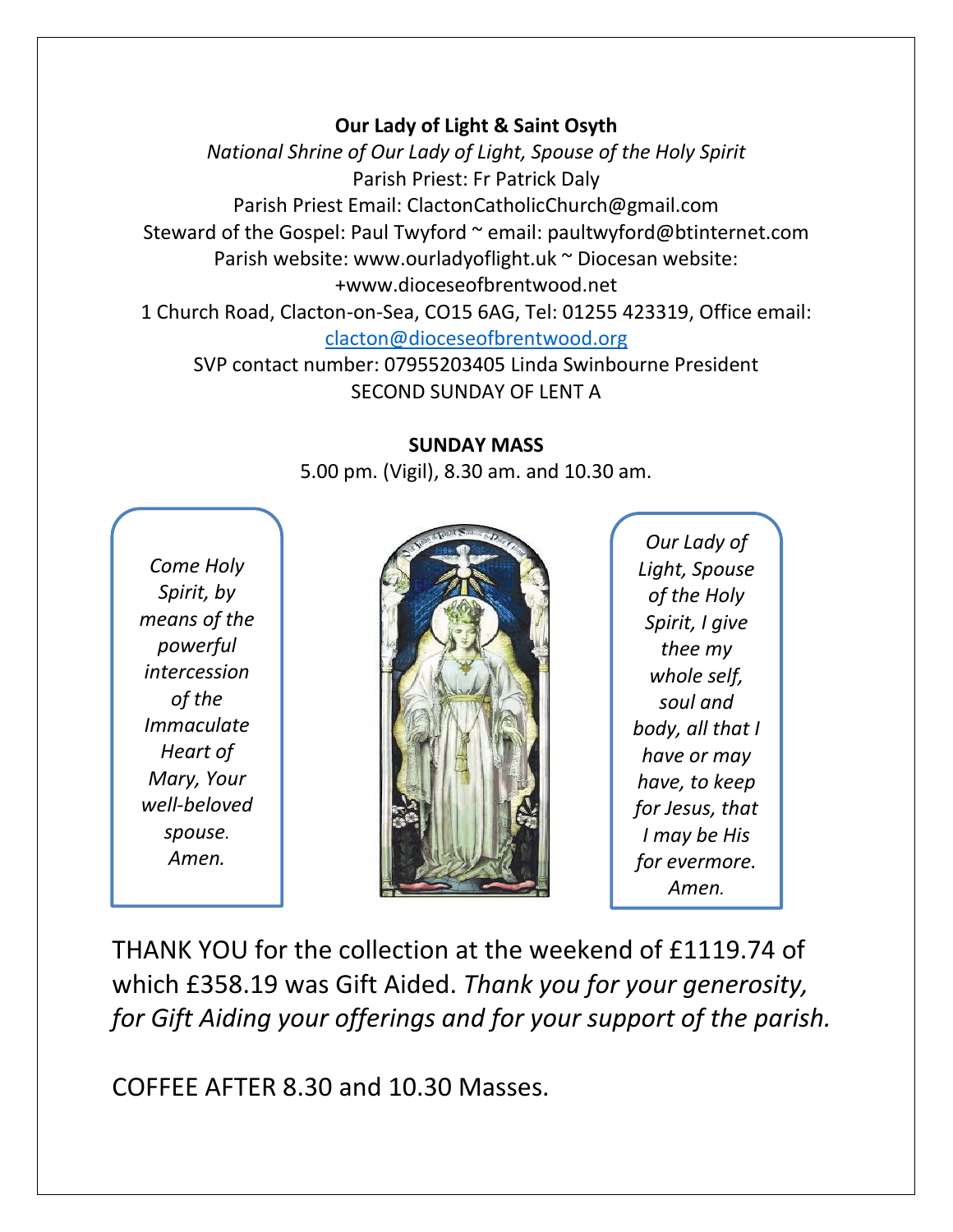STATIONS OF THE CROSS: Every Friday in Lent at 7.00 pm. I have invited the members of the other Christian Churches in Clacton to join us. Please bring your children as it is very important that they experience this ancient devotion.

NEXT BAPTISM COURSE: Will be on Monday 23rd and 30<sup>th</sup> March at 7.30 pm. Please speak to Fr Patrick after Mass if you wish your child to be baptised.

EXTRAORDINARY MINISTERS OF HOLY COMMUNION: With immediate effect, ministers to sanitise hands before and after distributing Holy Communion. Sanitising gel is on both credence tables. Thank you. Fr Patrick.

FAMILY FAST DAY: Friday 6<sup>th</sup> March is Family Fast Day. A second collection will be held at all Sunday Masses this for CAFOD.

HOLY COMMUNION FOR THE SICK: I have requests from parishioners at the following addresses: Castle Rd, Olivers Close, Standard Rd, Jaywick. If you are an Extra Ordinary Minister of Holy Communion and can help – please speak to Fr Patrick.

LOURDES: Four of our youth are going to Lourdes in July to help the sick and disabled and need funds. Easter raffle tickets for a Fair-Trade Egg will be available after all Masses. Please place any unwanted books in the box at the back of the church for a book and cake sale. Thank you.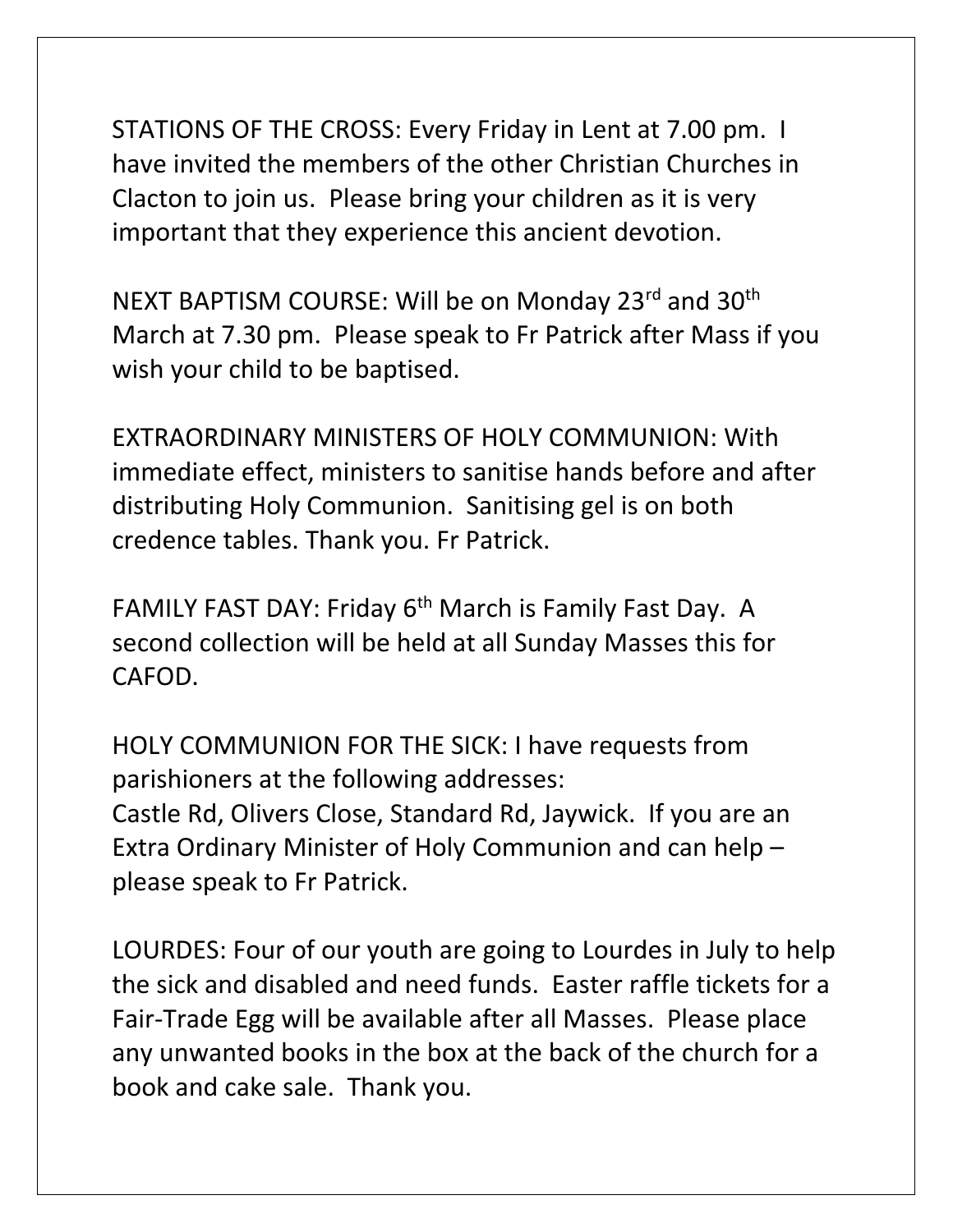LOTTERY NUMBER: 8. One winner: John Henley.

GIFT AID NEW TAX YEAR: Please take your envelopes from the back of the Church. There are smaller boxes for those who pay by standing order. Thank you.

| Saturday 7 <sup>th</sup> March | 9.00 am.      | <b>FIRST HOLY COMMUNION</b>        |
|--------------------------------|---------------|------------------------------------|
|                                |               | meeting.                           |
|                                | $9.45$ am.-   | <b>CONFESSIONS</b>                 |
|                                | 10.40 am.     | Rosary & Adoration of the          |
|                                |               | <b>Blessed Sacrament.</b>          |
|                                | 11.00 am.     | <b>MASS: Jenny Cotter RIP</b>      |
|                                |               | (Henley Family)                    |
| Saturday 7 <sup>th</sup> March | $4.00$ pm $-$ | <b>CONFESSIONS</b>                 |
| Vigil of the Second            | 4.40 pm.      | <b>Adoration of the Blessed</b>    |
| Sunday of Lent A               |               | Sacrament.                         |
|                                | 5.00 pm.      | <b>MASS: Dennis Victor Robbins</b> |
|                                |               | RIP (Daughter Dee Robbins)         |
| Sunday 8 <sup>th</sup> March   | 8.30 am.      | <b>MASS: Jan Price Intentions</b>  |
| Second Sunday of Lent          |               | (Vera Jones)                       |
| A                              | 10.30 am.     | <b>MASS: Martin Flanagan RIP</b>   |
|                                |               | (Hanna)                            |
|                                | $2.00$ pm.    | <b>BAPTISM: Delilah Louise</b>     |
|                                |               | Barnard.                           |
| Monday 9 <sup>th</sup> March   | 9.30 am.      | <b>MASS: Jenny Cotter RIP</b>      |
|                                |               | (Cooper Family)                    |
|                                | 10.00 am.     | Novena to Our Lady, Adoration      |
|                                |               | of the Blessed Sacrament &         |
|                                |               | Midday Prayer.                     |
|                                |               |                                    |